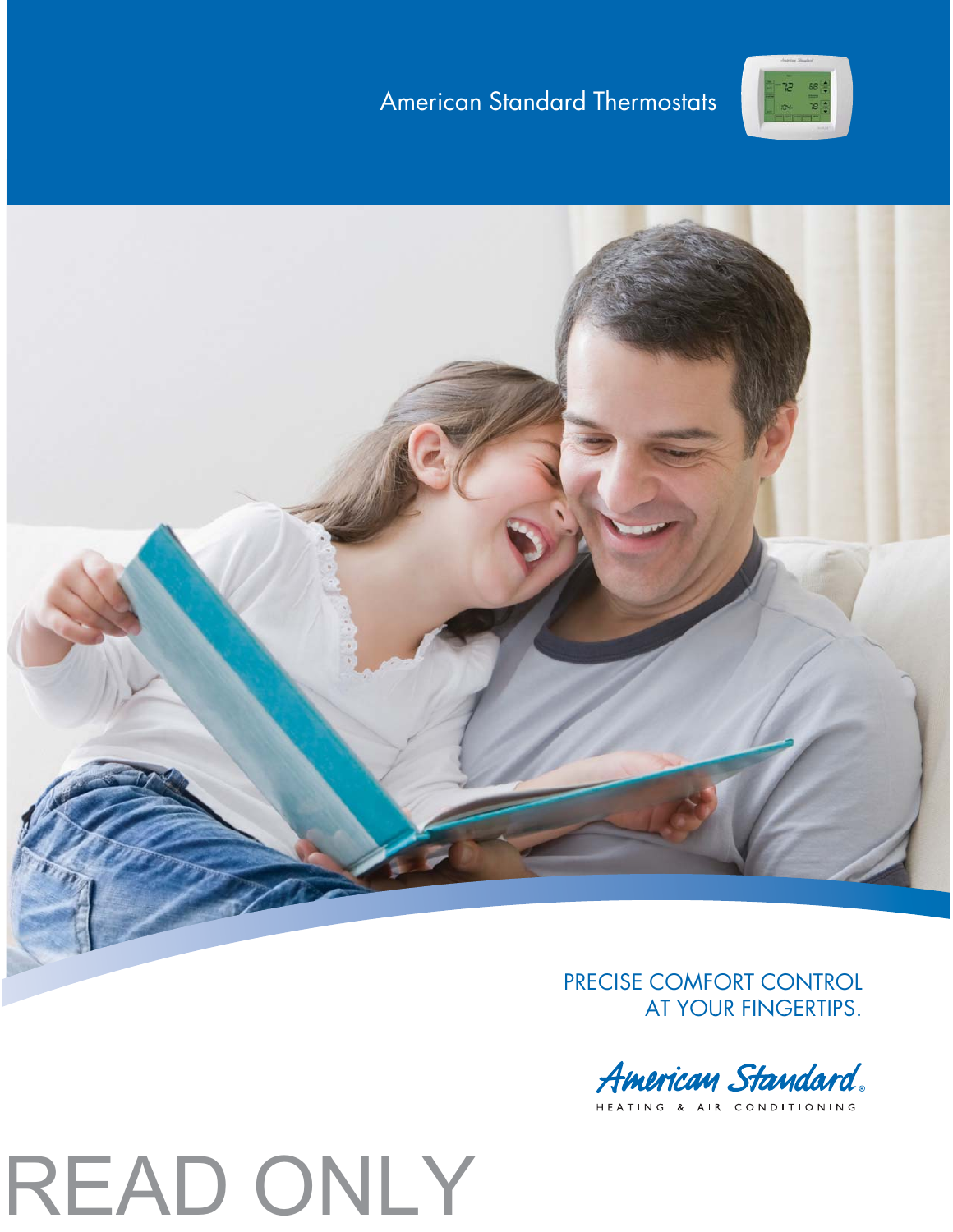## COMFORT AND EFFICIENCY WITH JUST A TOUCH.

It's a comfortable feeling knowing that you're in control. With American Standard Heating & Air Conditioning thermostats, you can set precisely the degree of home comfort you prefer and the level of energy efficiency you require. American Standard has a hard-working, reliable thermostat to suit every system and any budget, and each one puts control of your home's comfort at your fingertips.

## Touchscreen Programmable



## Gold ZM

With AccuLink™ communicating capabilities and dual fuel compatibility, the Gold ZM offers powerful, versatile control. Other features dedicated to your comfort include 7 day programmability, four heating and two cooling stages, a humidity sensor and automated filter reminders.

(Note: Not compatible with Variable Speed Systems)



## Gold XM

The Gold XM is focused on your comfort, and features a humidity sensor, effortless 7 day programming and automatic changeover from heating to cooling.

## Programmable **Non-programmable**



## Silver XI

With the ability to control up to three heating and two cooling stages, the easily-programmed Silver XI provides weekday/weekend scheduling and precise temperature control.

READ ONLY



## Silver SI+

The Silver SI+ keeps you comfortable with up to three heating and two cooling stages. It also offers air filter reminders, a backlit display and keys, and automatic changeover between heating and cooling.



## Silver SI

A clear, easy-to-read display and backlit keys make the Silver SI a smart choice. For your convenience, it includes an energy savings mode and automatic changeover between heating and cooling.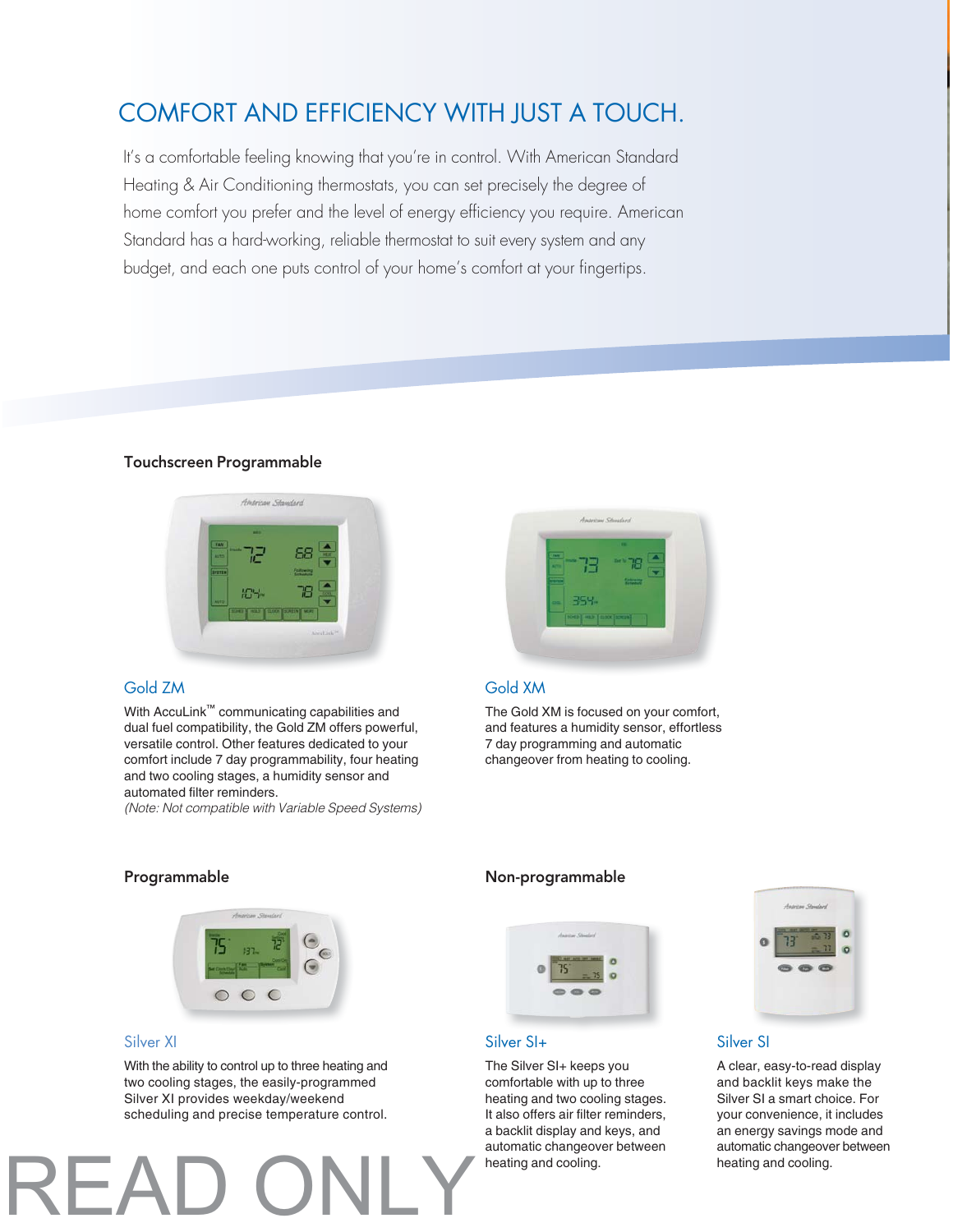

|                                                        | <b>PROGRAMMABLE</b> |                  |                     |                  |           |                       | NON-PROGRAMMABLE |                        |                       |
|--------------------------------------------------------|---------------------|------------------|---------------------|------------------|-----------|-----------------------|------------------|------------------------|-----------------------|
|                                                        | Gold ZM<br>ACONT900 | ACONT803         | Gold XM<br>ACONT802 | ACONT800         | ACONT602  | Silver XI<br>ACONT600 | ACONT402         | Silver SI+<br>ACONT401 | Silver SI<br>ACONT200 |
| Compatible with AccuLink™ communicating systems †      | ٠                   |                  |                     |                  |           |                       |                  |                        |                       |
| Compatible with conventional 24 volt systems           |                     | $\bullet$        | ٠                   | ۰                | $\bullet$ | $\bullet$             | ٠                |                        |                       |
| 7 Day programmable                                     |                     | ٠                |                     | ٠                |           |                       |                  |                        |                       |
| 5/2 Day programmable (week day / weekend)              |                     |                  |                     |                  | ٠         | $\bullet$             |                  |                        |                       |
| Non-programmable                                       |                     |                  |                     |                  |           |                       | ٠                | $\bullet$              |                       |
| Interactive touchscreen                                | ٠                   | $\bullet$        | ٠                   | ٠                |           |                       |                  |                        |                       |
| Compatible with dual fuel heating systems              |                     | ۰                | ۰                   |                  |           |                       | $\bullet$        |                        |                       |
| One touch energy savings mode                          |                     |                  |                     |                  |           |                       | ٠                |                        |                       |
| Indoor fan options                                     | on/auto/<br>circ    | on/auto/<br>circ | on/auto/<br>circ    | on/auto/<br>circ | on/auto   | on/auto               | on/auto          | on/auto                | on/auto               |
| Auto changeover between heating and cooling            | ٠                   | ۰                | ۰                   | ٠                | ٠         | $\bullet$             | $\bullet$        | $\bullet$              |                       |
| Number of filter change reminders                      | $\overline{2}$      | 1                | 1                   | 1                |           |                       | 1                | 1                      | 1                     |
| Humidifier pad change reminder                         | ۰                   | ۰                | ۰                   | ٠                |           |                       |                  |                        |                       |
| Relative humidity displayed                            | ٠                   | ٠                |                     |                  |           |                       |                  |                        |                       |
| Dehumidification control (Cooling)                     | ٠                   | ۰                |                     |                  |           |                       |                  |                        |                       |
| Smart continuous fan                                   | $\bullet$           |                  |                     |                  |           |                       |                  |                        |                       |
| Heating humidification control                         | ٠                   |                  |                     |                  |           |                       |                  |                        |                       |
| Window frost control - dew point control of humidifier | ٠                   |                  |                     |                  |           |                       |                  |                        |                       |
| Keypad lock                                            | ٠                   | ٠                | ٠                   | ٠                |           |                       | ٠                | $\bullet$              |                       |
| Dealer contact information                             |                     |                  |                     |                  |           |                       |                  | ٠                      |                       |
| Remote indoor temperature sensor                       |                     | optional         | optional            | optional         |           |                       | optional         |                        |                       |
| Outdoor temperature sensor                             | • <sub>†</sub>      | optional         | optional            | optional         |           |                       | provided         | optional               |                       |
| Number of stages                                       | 4H/2C               | 3H/2C            | 3H/2C               | 1H/1C            | 3H/2C     | 1H/1C                 | 3H/2C            | 2H/1C                  | 1H/1C                 |
| System alerts displayed on screen                      | ٠                   |                  |                     |                  |           |                       |                  |                        |                       |
| Approximate display size (sq. In.)                     | 10                  | 10               | 10                  | 10               | 5         | 5                     | 3                | 3                      | 3                     |
| † Excluding variable speed communicating outdoor       | $H = Heating$       | C=Cooling        |                     |                  |           |                       |                  |                        |                       |

As part of our continuous product improvement, American Standard Heating & Air Conditioning reserves the right to change specifications and design without notice.<br>Read important energy cost and efficiency information avail



American Standard thermostats help you manage your energy consumption for maximum efficiency